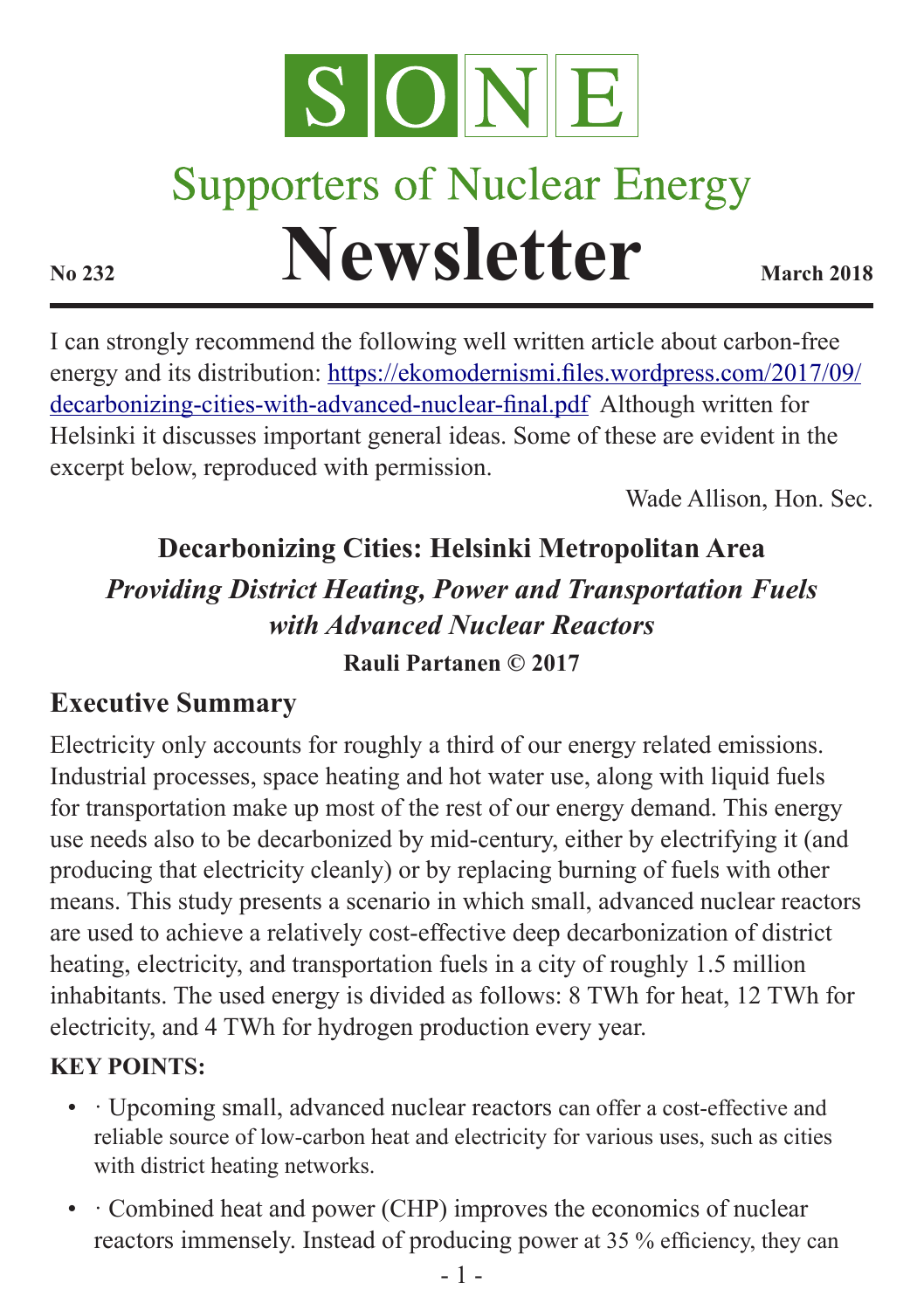produce heat and power at over 80 % efficiency.

- · Small, high-temperature reactors can be used to produce affordable hydrogen with High Temperature Steam Electrolysis (HTSE). This can be done as part of seasonal load following of energy demand.
- Affordable hydrogen can be used to decarbonize transportation fuels by making synfuels from it, and other chemicals that use hydrogen (such as ammonia for nitrogen fertilizer).
- The annual energy use of 8 TWh of heat, 12 TWh of electricity and 4 TWh of hydrogen can be produced with roughly 4 GWth of high-temperature thermal nuclear capacity, or roughly ten small, advanced nuclear reactors with a thermal capacity of 400 MW each.

#### **Introduction**

Energy discussion revolves around electricity, and for good reason. It is responsible for roughly a third of our emissions. We know a lot of ways to make electricity, even without greenhouse gas emissions. Electricity, electric vehicles, batteries and high-tech gadgets capture people's imaginations. What used to be a mundane business of supplying people with the electricity they need has recently grown to be a timely and even controversial topic around coffee tables and seminars alike.

While it is good that people talk more about electricity and how it is made, this focus on electricity has sidelined other important energy topics. Roughly 80 percent of our energy use is something else than electricity. Industrial heat, district and space heating and hot water and transportation fuels are still mostly based on burning fossil fuels, with the resulting emissions. While sustainable biofuels can offer a part of the solution, that part will remain relatively small, especially at the European and global scale. Even as the global trends of biofuels use can hardly be said to be environmentally sustainable or benign, they still correspond to only a few percent of our total primary energy use. We simply cannot burn our way out of this.

It is high time we started discussing how we can make high temperature heat for industrial processes affordably and without burning fuels. Or how we can synthesize carbon neutral liquid fuels for transportation, which is still more than 90 percent supplied with crude oil based fuels. Or how we can produce heating for homes affordably, without burning fuels.

This report aims, for its part, to start that discussion, and specifically bring to light some of the advantages and possibilities that small, advanced nuclear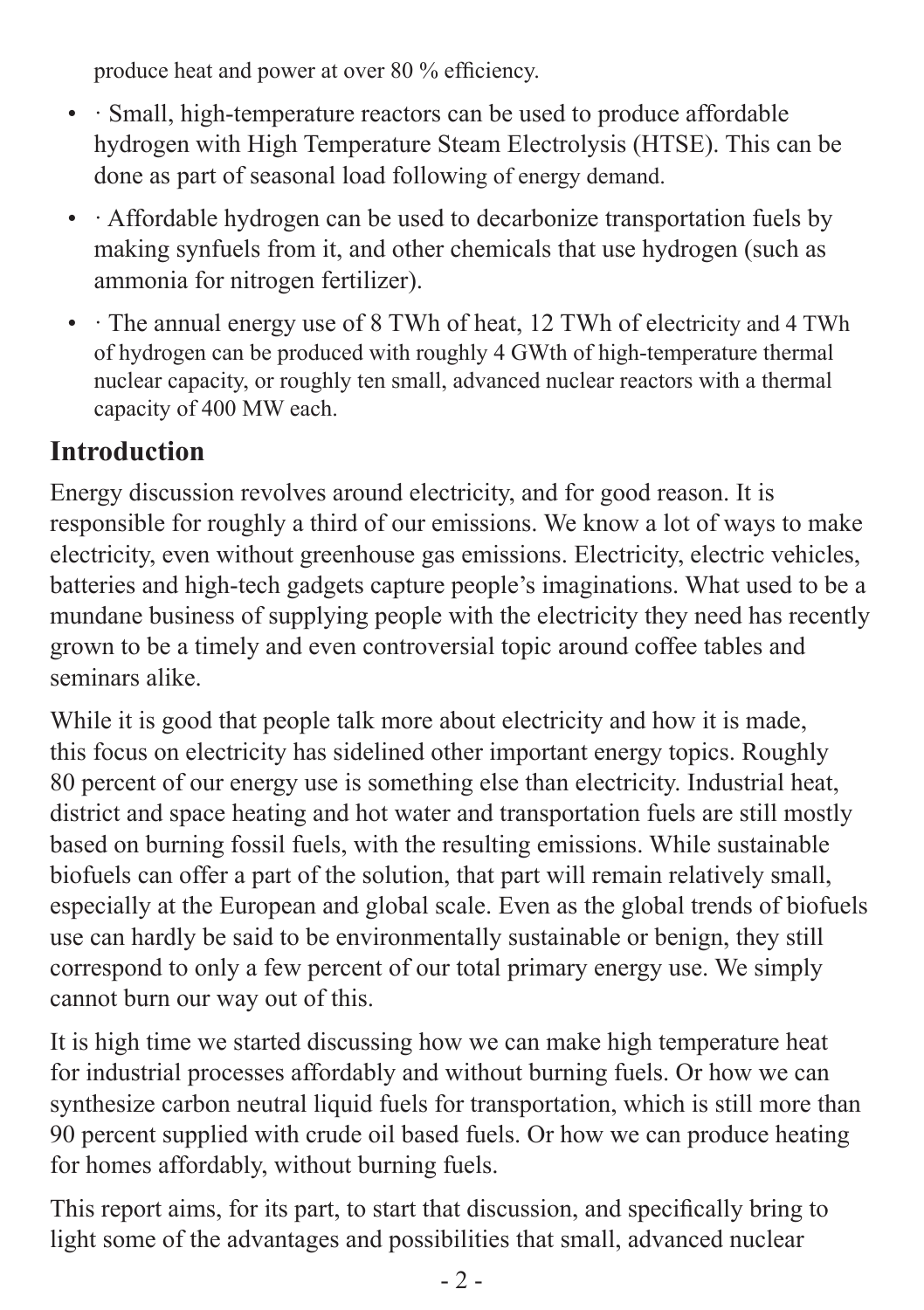reactors can bring to the table. Read on to find out how we can produce district heating, electricity and hydrogen for synfuels for a city of roughly 1.5 million inhabitants with advanced nuclear reactors.

#### **Background, methods and objectives**

The purpose of this study and the scenario it presents is not necessarily to draw a roadmap or forecast the decarbonization of our society. Rather, it shows how nuclear power can take a significant role in decarbonizing not just electricity, but the entire energy mix. The aim is to open discussion on the topic, not to dictate how that discussion should be had. This study explores how a city of approximately 1.5 million people can be totally decarbonized by 2050, using mainly advanced nuclear reactors. District heating, electricity, and transportation fuels all need to be decarbonized by 2050, and large-scale use of bioenergy is not a sustainable option. The Helsinki metropolitan area is used as the background case for most of the modelling, although there is little to stop anyone from scaling and modifying the energy demand profile for other locations as needed. With the large seasonal variations in heat and electricity demand, Helsinki area presents a challenging environment for any decarbonization effort. The advantage of using dispatchable nuclear energy is that it works reliably in any location and throughout the year. With a more stable seasonal demand profile, the situation becomes easier. The future annual use of energy in the case study is as follows:

- · 8 terawatt hours of district heat
- · 12 terawatt hours of electricity
- · 4 terawatt hours of hydrogen for transportation fuels

To simplify the model, annual demand is broken up by month. This way we can easily observe seasonal changes in demand, and it is assumed that storage systems for heat and electricity can balance the daily fluctuations in demand. The Technical Research Centre of Finland's Low Carbon scenario for 2050 usage profile in the Helsinki metropolitan area is used for district heating, and the Finnish average usage profile is used for electricity. It is assumed that transportation fuels are used on a constant basis. Also, the scope of the study stops at producing hydrogen. It can be used to synthesize other fuels and chemicals, used to increase the yield of biofuels production, or even as a direct fuel for transportation in the case that hydrogen fuel cell vehicles proliferate.

Energy intensive industry is located outside the metropolitan area of Helsinki, so average per capita energy use in Finland is three times higher than direct energy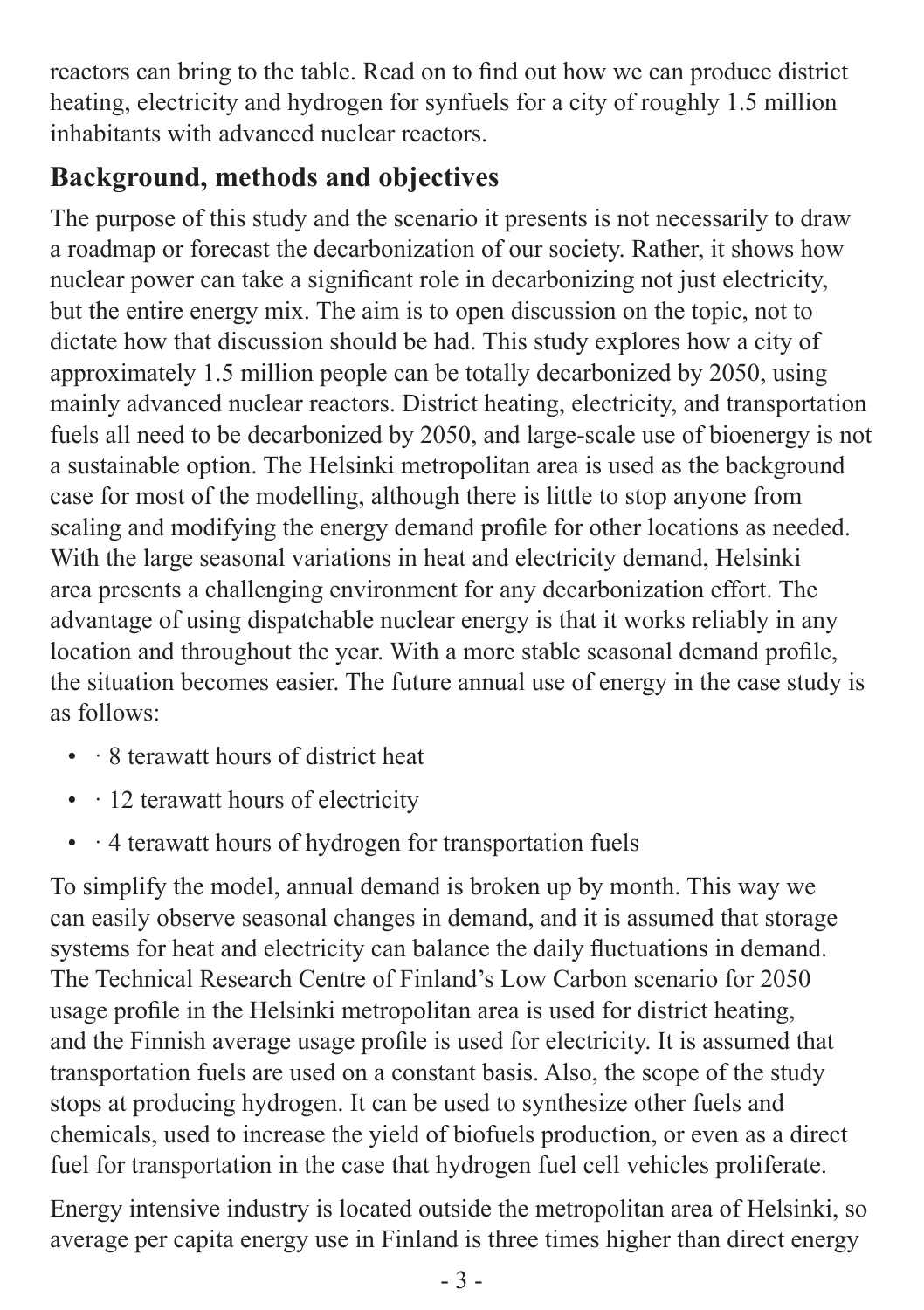use of residents in the Helsinki area. Each country and area has a distinct energy demand mix, and this needs to be kept in mind before any wider generalizations one way or the other.

#### **SUSTAINABLE ENERGY?**

Many of us would like to decarbonize our energy system and stop climate change using primarily, if not entirely, renewable energy sources. However, this is not likely to happen, not quickly enough anyway (see graph). Credible, mainstream deep decarbonization scenarios imply a large amount of nuclear power and carbon capture and storage (CCS) [Such as IPCC 2014 AR5 WGIII, [www.ipcc.ch/report/ar5/wg3](http://www.ipcc.ch/report/ar5/wg3) ]. So far, only the former has actually proven itself a viable tool for decarbonization.

While renewable energy sources enjoy widespread political support, even they have their weaknesses; bioenergy has a very limited scale if we want to produce it in a sustainable manner, and many think humanity is already farming and using more than its share of arable land. Wind and solar require large amounts of mined and manufactured materials and area to harvest their energy, and as intermittent energy sources, they need large scale backup capacity or storage to answer our society's 24/7 energy demand.

Right now, that backup capacity is almost always based on burning fossil fuels, which is antithetical to our goal of decarbonizing. Hydro power is very useful, but has limited scalability, as it is very dependent on good locations. It also has significant environmental consequences.

[During the last half a century, the share of clean energy from total energy use has risen from 6 to about 14 percent, largely due to nuclear build-up in the 1970s and 1980s. Since the start of climate negotiations in the 1990s, the share has risen perhaps two percent. Data: BP 2017.]

When we keep our goal in mind – curbing climate change by decarbonizing our energy system as quickly as possible – we need to remember a simple rule when it comes to clean energy. Not all renewables are low-carbon and lowimpact energy sources, and not all low-carbon and low-impact energy sources are considered "renewable". Nuclear power is our second largest source of clean energy and, historically, our quickest way to decarbonize energy systems, and unlike hydro (which is the largest source of clean energy), nuclear power has substantial room to grow. [Any substantial demand increase will raise the price of nuclear fuel, which will unlock technologies such as recycling, breederreactors and uranium production from seawater, ensuring we will not run out of nuclear fuel for thousands of years.]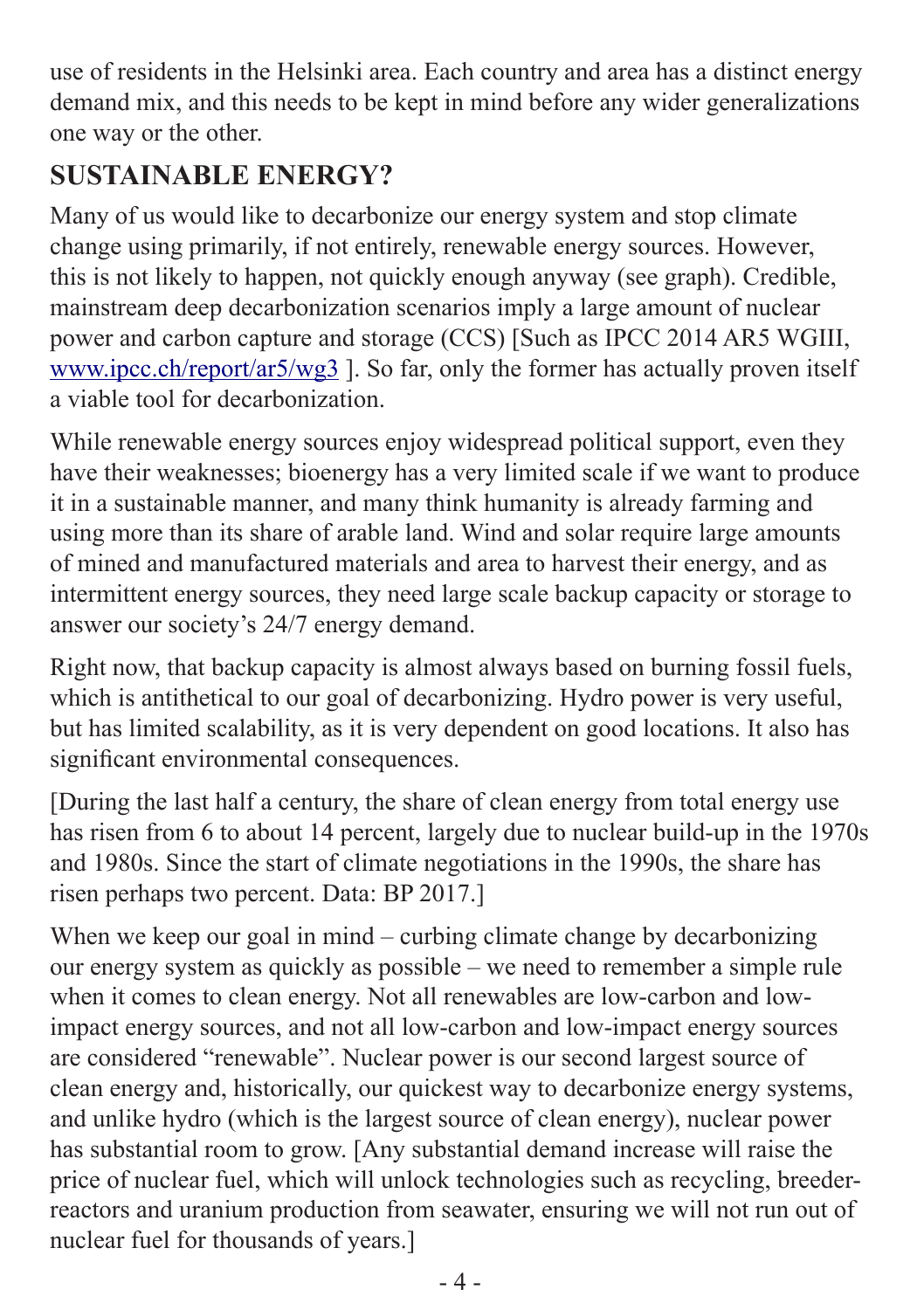Yet nuclear has been notoriously absent from the climate discussion, or if it has been mentioned, it has been mentioned as something of a necessary evil or a bridge technology towards something else. In truth, there is nothing inherently bad about nuclear, nor is there reason to think of it as a bridge to something else. It is low impact, low carbon, affordable, and reliable in addition to offering high net-energy and being the safest energy source we have. One could readily argue that it is the prominent clean energy source that can power a high-energy future of a planet where ten billion people live relatively prosperous lives. In short, we should be excited about the possibilities nuclear energy offers for decarbonization.

Yet many analysts, politicians and scenarios go to great lengths to ignore or downplay both the achievements and the possibilities of nuclear.

Instead, they focus on the opportunities of renewable energy, energy storage, energy efficiency and demand flexibility. While these opportunities are huge, they are nowhere near enough in the time window we have. The intermittency of solar and wind makes it more and more expensive to add ever larger shares of them to the energy system. They require an ever-growing amount of supporting schemes to keep the lights on and houses warm. These schemes – energy storages, demand flexibility and so on – will keep improving, but they have grown too slowly, setting a bottleneck for adding more variable renewable energy into the energy mix.

If technology makes cheap large-scale energy storage available, it will make any roadmap easier to implement. It will make baseload energy providers more competitive (also those based on burning fuels), as demand fluctuations can be evened out with cheap storage and demand flexibility. Cheap storage and flexibility can cause the demand curve to flatten. The amount of baseload demand will increase and the number and steepness of demand spikes will lessen. All of this will make providing the energy needs with baseload capacity easier and more cost-effective.

Adding storage and flexibility almost always add costs and losses to energy services provided. The less we need those, the cheaper the overall system. In this regard, baseload nuclear power can offer huge advantages, as it can be used to produce a sizable part of a society's heat and power needs even without extensive storage and flexibility systems.

Before making the case for nuclear energy, the other popular clean energy sources are presented shortly. The focus is on their scale and feasibility. Scale as in "can they be scaled up to meet most of, or a significant part of our energy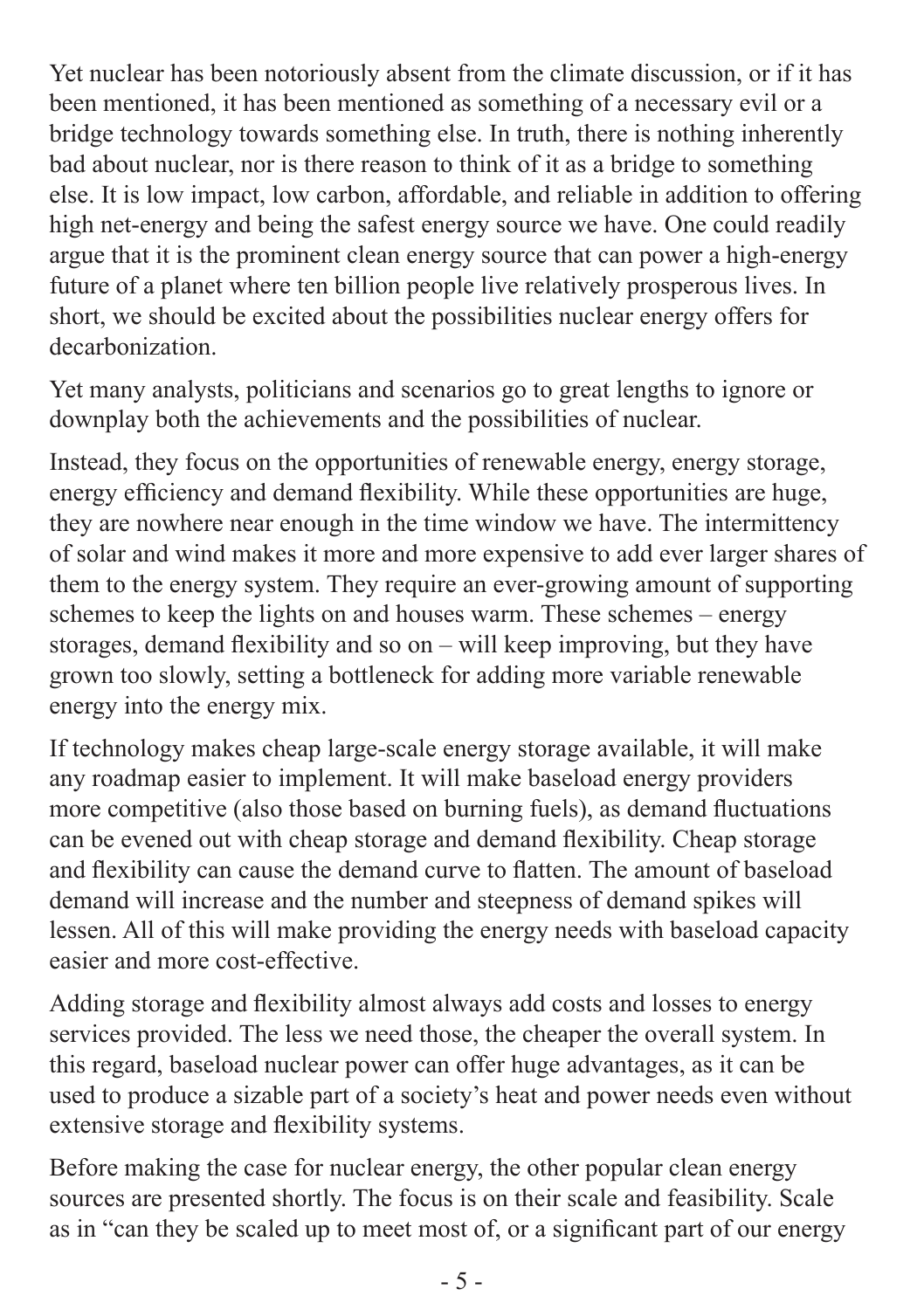needs", and feasibility as in "can they be deployed in such a way as to provide a 24/7/365 energy service in both district heating and electricity, as well as supply clean fuels to replace current, fossil oil based transportation fuels?" Even though it is an important topic, material footprints of different energy sources are not considered in this paper, except for biomass as fuel.

## **BIOENERGY**

Bioenergy is viable on a small scale, for example as a fuel for a local, small to mid-sized district heating or CHP system with demand roughly in the 10 to 200 MW scale. When looking at larger cities of hundreds of thousands of inhabitants and annual heat and power demand in the terawatt hour scale, the amount of bioenergy needed becomes daunting, and the scale of environmental damage harvesting it can cause grows significantly. With scale, the distance and risks involved in acquiring sufficient fuel grows as well.

In the Finnish context, producing the district heating demand of the Helsinki metropolitan area, at 8 terawatt hours annually, with wood-based biomass, would require almost a million hectares worth of forest growth. That is, if we assume 100 % efficiency in heat production and distribution, ignore transportation of the fuel-wood, and if we clean the whole annual growth from an average Finnish forest for energy. That's roughly 50 times the land-area of Helsinki. If 12 terawatt hours electricity is included, and assuming 100 % efficient combined heat and power (CHP) production, over a million hectares needs to be added.

If we assume real-world efficiencies and use only half of forest growth for energy (which is roughly the norm today, the other half ending up as pulp, paper, timber and such), around five million hectares would be needed. Making advanced biofuels (at a ~40 % net conversion rate) to replace the roughly four terawatt hours of petroleum products used annually for mainly transportation would require another two million hectares. All of that adds up to roughly a third of Finland's forested area of roughly 23 million hectares.

There are some estimates on the sustainable biomass availability near Helsinki area, and they are in the ballpark of one to two terawatt hours per year. In this study, the Helsinki metropolitan area is assumed to use 24 terawatt hours of final energy annually, so locally and sustainably available biofuels can only meet a few percent of the total demand.

## **SOLAR ENERGY IN NORTHERN EUROPE**

Solar energy has been getting cheaper as manufacturing capacity has been added and technologies have been improving. The problem is, in many places, the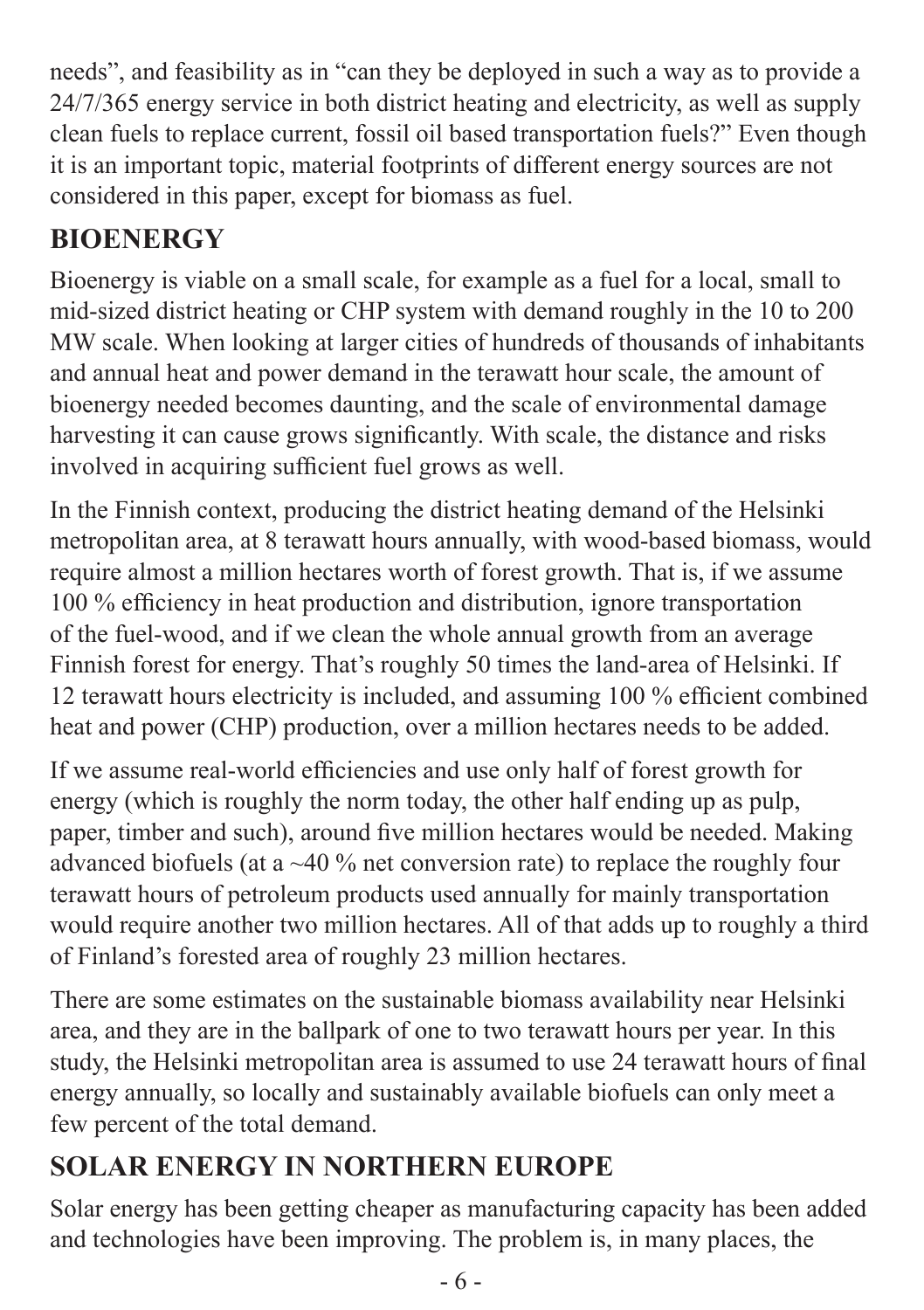value of solar energy has also been dropping with growth in installations and solar PV penetration. This can be seen in sunny California, where electricity has already become a waste from time to time, and producers need to pay users to get rid of it. This means it has a negative value in the marketplace, and therefore there is little value as such for society in installing more of it. Same is true for Germany with wind and solar and for Denmark with wind.

The biggest problem here in the north is that solar has the exact opposite production profile as our annual demand profile.

A relatively small amount of solar capacity is needed to provide all of district heating for June and July (assuming that day/night and weekly cycles can be handled with storage and demand flexibility). District heat during these summer months is of least value, as it can easily be provided by the cheapest baseload sources, such as heat pumps. Yet roughly 100 times more solar capacity would be needed to meet the district heating demand in December to February. This means several things:

- After demand for summer months has been saturated, the value of solar production starts to fall fast, as most of the value that solar produces should come during these months of most production (over 50 % of annual solar insolation comes during May-July in southern Finland, and almost 80 % between April-August). This effect is called cannibalization.
- As these summer months are saturated, the value of the product falls close to (and eventually below) zero on the marketplace. This means that the value that justifies the installation investment costs needs to be gathered during the other months – when less than half, or perhaps just a quarter of production happens. This would mean that the value of such production would need to be extremely high – many times higher than the annual average cost of district heat production, and much higher than is the cost of producing the energy by other means.
- In addition, adding such production will decrease the value of other production as well – although more slowly. This production capacity makes most of its value during winter months, when both demand and prices are highest.

As such, solar can lessen emissions and even save on fuel costs if it replaces burning, but it can do so in a very limited scale with both electricity and heat. At the same time, it might make other production capacity economically less feasible, since it would lessen the value of especially summer-time energy